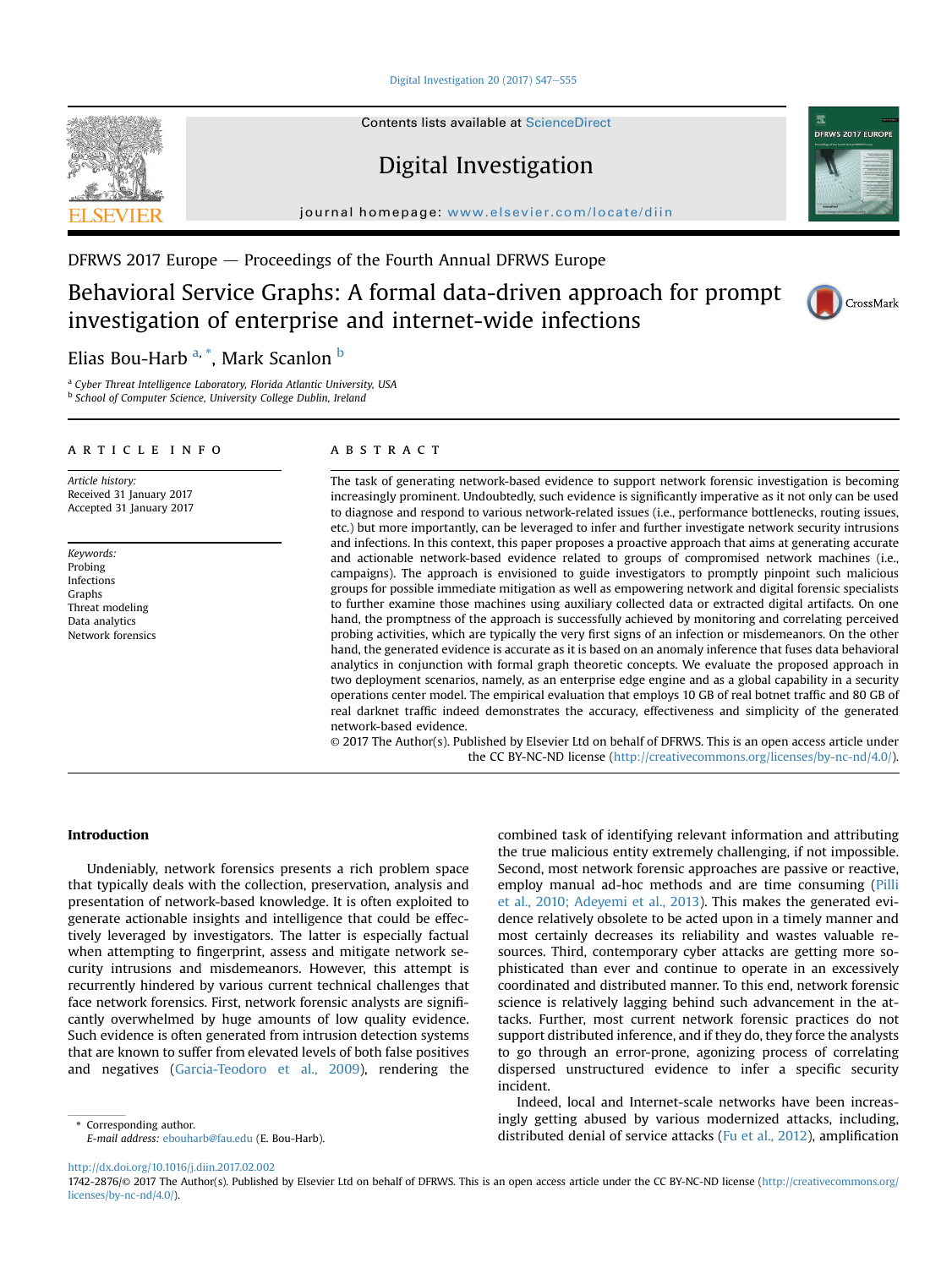<span id="page-1-0"></span>attempts [\(Kührer et al., 2014\)](#page-8-0), spamming [\(Xie et al., 2008\)](#page-8-0) and advanced persistent threats [\(Daly, 2009](#page-7-0)). Such attacks are almost always being generated by groups of infected and distributed machines controlled by an external entity [\(Silva et al., 2013](#page-8-0)). In this paper, we refer to the latter orchestrated malicious groups as 'campaigns'. An effective approach to generate network forensic insights and inferences related to those campaigns is to analyze their generated probing activities. Such activities refer to reconnaissance techniques that are typically employed by those campaigns to obtain information about their targets prior to launching their targeted attacks ([Allman et al., 2007\)](#page-7-0). In fact, [Panjwani et al.](#page-8-0) [\(2008\)](#page-8-0) concluded that around 50% of attacks are indeed preceded by some form of probing activity. Additionally, such activity has been reported in numerous occasions as a concrete evidence of infection ([Wang et al., 2014a; Whyte et al., 2006](#page-8-0)).

In essence, the presented research and development work attempts to answer the following question: How can we design an approach that is able to effectively process, analyze and correlate large volumes of network traffic to generate, in a very prompt manner, formal, highly-accurate and actionable network forensic evidence that could be leveraged to infer infected campaigns?

This paper attempts to answer this question. Specifically, the core contributions of this paper could be summarized in the following:

- Proposing a set of data behavioral analytics that scrutinize perceived probing activities to capture their various obscured features (i.e., machinery, strategies, natures, etc.). The analytics uniquely employ numerous statistical and entropy-based techniques to effectively generate feature vectors related to the infected probing sources or hosts.
- Presenting Behavioral Service Graphs, a novel approach that aims at providing investigators/analysts, network administrators and/or security operators with network forensic evidence related to infected machines within a constructed campaign. The approach models the probing sources that show evidence of infection as graphs. By exploiting ancillary graph theoretic concepts such as the maximum spanning tree and Erdős-Rényi random graphs, the approach is able to infer and correlate such distributed groups of infected machines. The approach is prompt since (1) it exploits probing activities to rapidly infer infections and (2) the inferred group of infected machines possesses the minimum number of members to formally claim that such group is indeed a malicious campaign. The latter idea is especially imperative as this will allow actionable thwarting of campaigns as soon as there exists evidence of their construction.
- Empirically evaluating the proposed approach using two real and significant datasets under two different deployments scenarios. The output concurs that the extracted inferences exhibit noteworthy accuracy and can generate significant, accurate and formal forensic insights that could be used for prompt mitigation and to facilitate further focused analysis.

The road-map of this paper is as follows. In the next section, we elaborate on the proposed approach. Specifically, we disclose the data preprocessing step, the employment of the data behavioral analytics, the rationale and construction of Behavioral Service Graphs and detail how they can be exploited to achieve the intended goals. In Section [Empirical evaluation,](#page-3-0) we empirically evaluate the proposed approach and verity its accuracy and insights. We provide a discussion related to the approach, its limitations and possible improvements in Section [Proposed approach:](#page-6-0) [limitations](#page-6-0) & [possible improvements](#page-6-0). In Section [Related work](#page-6-0), we survey the related work on various concerned topics. Finally, Section [Concluding remarks](#page-7-0) summarizes the goals, the methods and the results of the proposed approach and paves the way for future work that aims at providing extended network-based evidence to further support investigations.

#### Proposed approach

In this section, we describe and detail the rationale and employed steps of the proposed approach. In a nutshell, the proposed approach (1) fingerprints and extracts probing activities from perceived network traffic, (2) applies the proposed behavioral analytics to generate feature vectors related to the infected probing sources, (3) constructs Behavioral Service Graphs that model those probing machines, and (4) manipulates such graphs to infer distributed campaigns possessing minimum members of infected machines. The latter four steps are detailed next.

#### Fingerprinting probing activities

Motivated by the fact that probing activities precede a plethora of attacks [\(Allman et al., 2007; Panjwani et al., 2008\)](#page-7-0) coupled with the rationale that such activities are the very first signs of any infection ([Wang et al., 2014a; Whyte et al., 2006](#page-8-0)), the proposed approach leverages the latter to extract probing activities generated from infected machines. The intrusion detection system community provides extensive techniques on how to accomplish this task ([Bhuyan et al., 2011](#page-7-0)). In this work, to successfully and accurately fingerprint probing activities, we leverage the work by [Staniford](#page-8-0) [et al. \(2002\)](#page-8-0) and cross match the output, for validation purposes, by using two open-source detection systems, namely, Snort ([Roesch et al, 1999](#page-8-0)) and Bro [\(Paxson, 1999\)](#page-8-0). We have selected to employ the latter three approaches as they are the de-facto standards when it comes to probing detection, possess the capability to operate in real-time, and have been extensively and repetitively evaluated and validated. The output of this step is probing traffic, generated from unique sources, coupled with their network sessions that have been saved in packet capture (.pcap) format for further analysis.

## Data behavioral analytics

In order to capture the behaviors of the inferred probing sources, we propose to employ the following set of behavioral analytics. This aims at generating the feature vectors of the infected probing machines to be employed as input for the subsequent steps. The proposed approach takes as input the previously extracted probing sessions and outputs a series of behavioral characteristics related to the probing sources. In what follows, we pinpoint the concerned questions and subsequently present the undertaken approach in an attempt to answer those.

#### Is the probing traffic random or does it follow a certain pattern?

When sources execute their probing traffic, it is imperative to infer and capture the fashion in which they achieve their goal. To realize this task, we proceed as follows. For each unique pair of hosts extracted from the probing sessions (probing source to target), we test for randomness of their inter-arrival times in the traffic using the non-parametric Wald-Wolfowitz statistic test. If the outcome is positive, we record it for that precise probing source and apply the test for the remaining probing sessions. If the result is negative, we conclude that the generated traffic follows a certain pattern. To deduce the particular employed pattern, we model the probing traffic as a Poisson distribution and capture the maximum likelihood estimates for the Poisson parameter  $\lambda$  that corresponds to that traffic, at a 95% confidence level. The choice to model the traffic as a Poisson process is motivated by our previous work [\(Bou-](#page-7-0)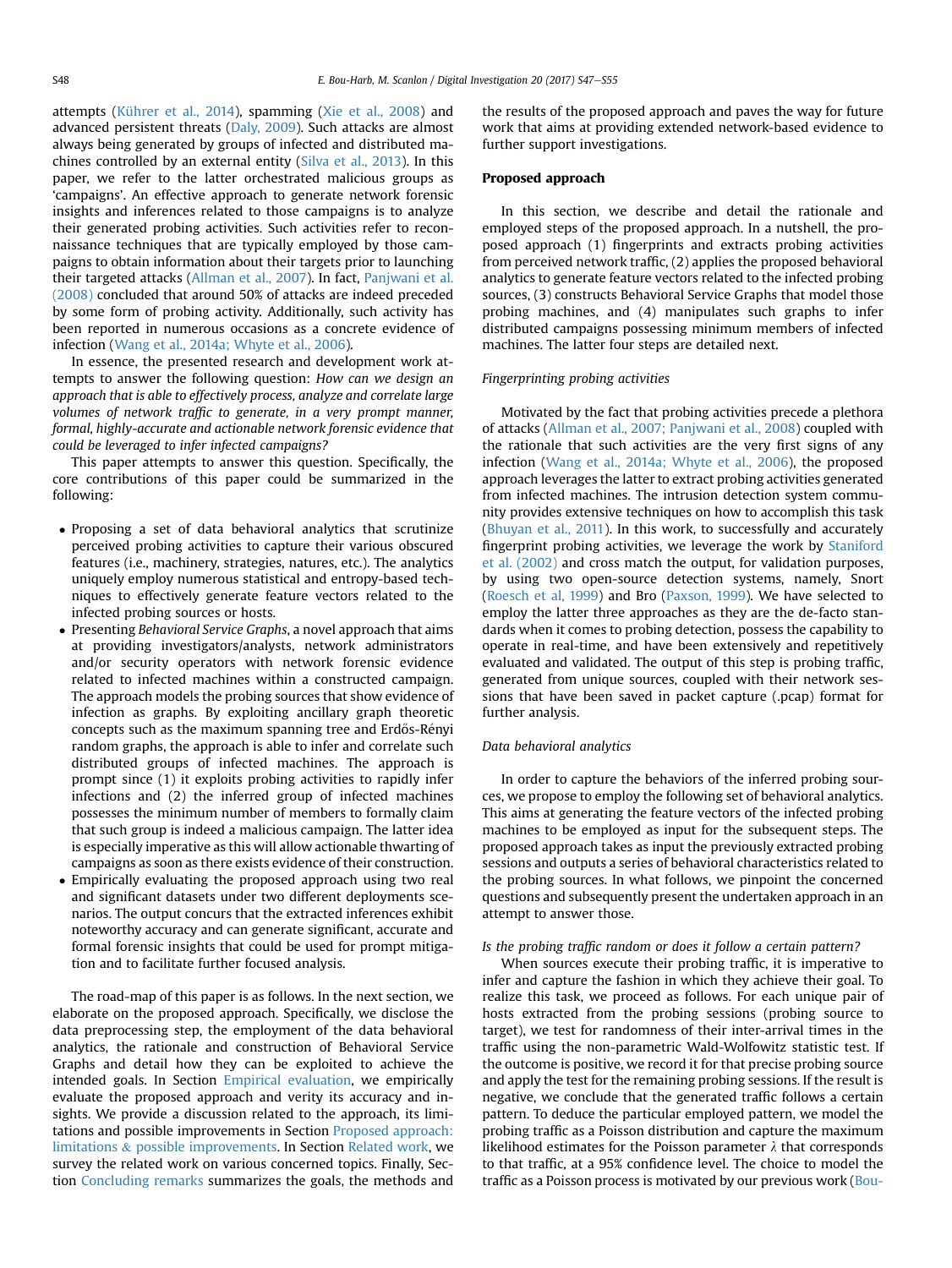<span id="page-2-0"></span>[Harb et al., 2016\)](#page-7-0), where we have noticed that probe arrivals is consistent with that distribution. Please note that we are not particularly interested in the derived pattern values; we only employ them to characterize the probing traffic to build the feature vectors of the probing sources.

#### How are the targets being probed?

As shown in [Dainotti et al. \(2012\)](#page-7-0), coordinated probing sources adopt numerous strategies when probing their targets. These strategies could include IP-sequential, reverse IP-sequential, uniform permutation or other types of permutations. In an effort to infer the probing strategies, we execute the following. For each probing source, we retrieve its corresponding distribution of target IP addresses. To distinguish between sequential and permutation probing, we leverage the Mann-Kendall statistic test, a nonparametric hypothesis testing approach, to check for monotonicity in those distributions. The rationale behind the monotonicity test is that sequential probing will indeed induce a monotonic signal in the distribution of target IP addresses while permutation probing will not. Moreover, in this work, we set the significance level to 0.5% since an elevated value could introduce false positives. To discriminate between (forward) IP-sequential and reverse IP-sequential, for those distributions that tested positive for monotonicity, we also take note of the slope of the distribution; a positive slope renders a forward IP-sequential strategy while a negative one defines a reverse IP-sequential strategy. For those distributions that tested negative for monotonicity (i.e., not a sequential strategy), we apply the chi-square goodness-of-fit statistic test [\(Anderson and Darling, 1954](#page-7-0)). The latter insight will notify us whether or not the employed strategy is a uniform permutation; if the test returns a negative output, then the employed strategy will be deemed as a permutation; uniform permutation otherwise.

#### What is the nature of the probing source?

It is of momentous importance as well to infer the nature of the probing source; is it a probing tool or a probing bot. In this work, we are predominantly interested when the sources are bots as this will provide more concrete evidence of infection. From the two preceding questions, we can deduce those probing events that are random and monotonic. It is known that monotonic probing is a behavior of probing tools in which the latter sequentially probe their targets (IP addresses and ports). Additionally, for random events (i.e., events that do not disclose the use of certain patterns in their inter-arrival times), the monotonic trend checking would aid in filtering out traffic caused by non-bot scanners ([Li et al, 2011\)](#page-8-0). Hence, we deem a probing source as employing a probing bot only if their traffic possesses pattern usage and if they adopt a probing approach other than sequential probing (i.e., including reverse IPsequential); a probing tool otherwise. To this end, we acknowledge that this problem of classifying the nature of the probing source is indeed challenging. Future work will attempt to further fortify the extracted evidence from our employed heuristic method by investigating the correlation between the perceived probing traffic and probing traffic extracted from malware samples.

#### Is the probing targeted or dispersed?

When sources probe their targets, it would be also beneficial to infer whether their probing traffic is targeted towards a small set of IP addresses or dispersed. In an attempt to answer this, for each probing source  $b$ , we denote  $GF(b)$  as the collection of flows generated by that particular source. The destination target IP addresses used by the flows in  $GF(b)$  induce an empirical distribution. Consequently, we adopt the concept of relative uncertainty [\(Xu](#page-8-0) [et al., 2005](#page-8-0)), an information theoretic metric and execute it on

those distributions. The latter index is a conclusive metric of variety, randomness or uniformity in a distribution, regardless of the sample size. A result that is close to 0 points out that the probing source is employing a targeted approach while an outcome value close to 1 means that its corresponding probing traffic is dispersed.

#### Miscellaneous inferences

For each probing bot, we also record its rate (packets/second), its ratio of destination overlaps defined as  $r = nc/nt$  where nc defines the number of common sessions between all the sources and nt is total number of all probing sessions, and its target ports.

It is evident that the latter set of behavioral analytics significantly rely on various statistical tests and methods to uncover the behavior of the probing sources. We emphasize that such approach is arguably more sound than heuristics or randomly set thresholds. Further, it is noteworthy to indicate that all the employed statistical tests assume that the data is drawn from the same distribution. Since the approach operates on one type of data, namely, network data extracted from a certain network topology, we can safely presume that the values follow and are in fact drawn from the same distribution.

### Behavioral Service Graphs

We model the probing machines that show signs of infection (i.e., those inferred as bots using the behavioral analytics) coupled with their feature vectors using what we refer to as Behavioral Service Graphs. Such graphs are of the form  $G = (N, E)$  where N represents the set of infected probing sources/machines (i.e., nodes) and E characterizes the edges between such nodes. It is worthy to mention that  $G$  is an undirected complete graph ( $Díaz$ [et al., 2002](#page-7-0)), with weights on the edges representing the probability of behavioral similarity  $(P_{bS})$  computed by piecewise comparisons between the previously inferred feature vectors of each of the nodes.

To clarify how  $P_{bs}$  is computed, consider the above two feature vectors that capture the behavior of two distinct bots. By performing binary comparisons between each corresponding pair of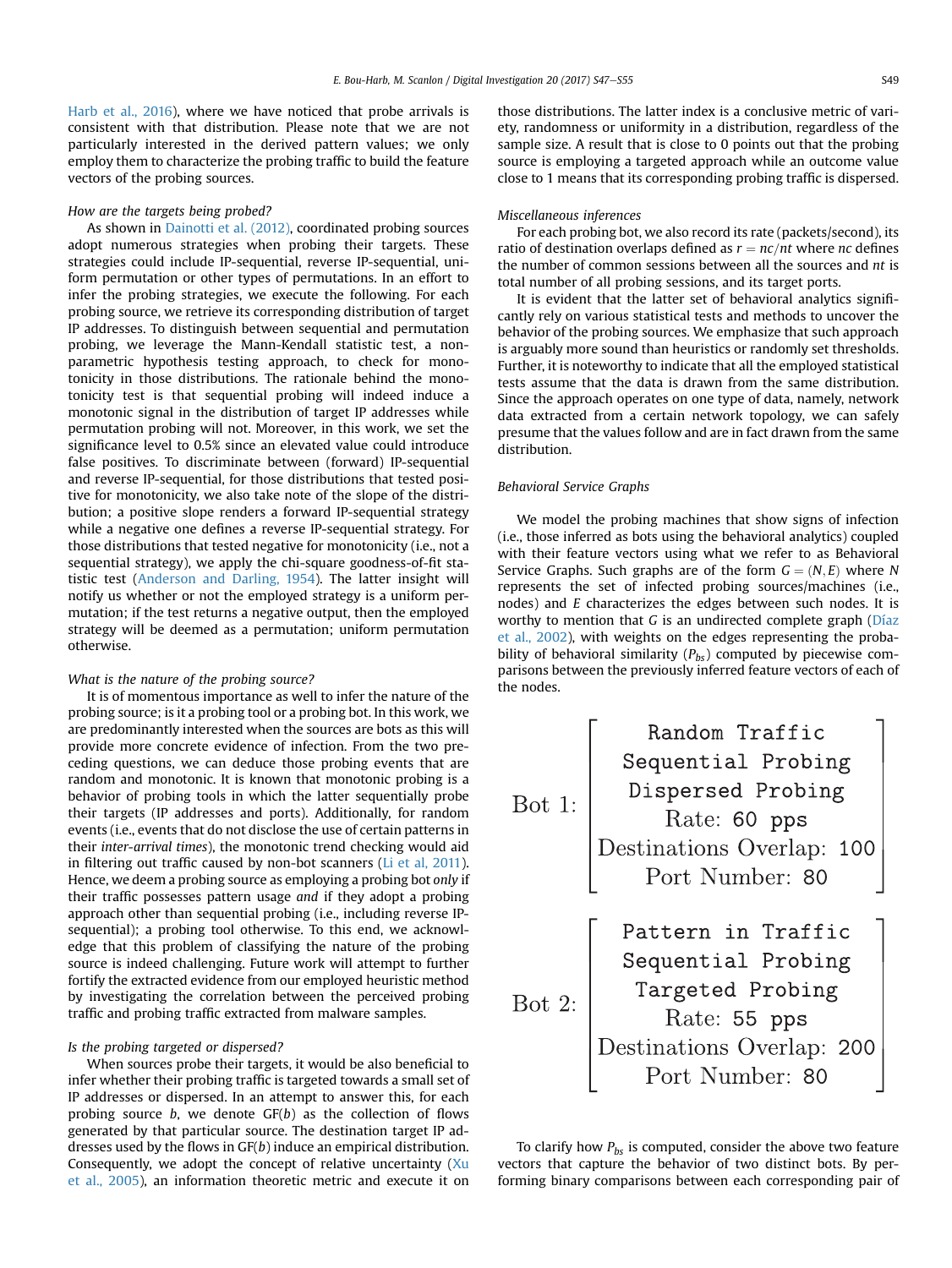<span id="page-3-0"></span>features of those bots, one can note that the similarity is  $3/6$  or 50%. Please note that for the rate and destinations overlap features, we consider a conservative 15% as being similar. It is also important to mention that we generate different complete graphs for different targeted port numbers that cluster a number of inferred bots. This will indeed provide the capability to identify infected machines participating in each unique campaign, given that there are multiple, simultaneously active different campaigns. Therefore, in essence, each constructed graph is actually modeling infected machines, their behavioral similarity and what specific network service is being probed. This aims at providing the investigator with additional inference about the activities of the current infections and to warn about possible future attacks that could specifically abuse that service.

In summary, Behavioral Service Graphs allow the prompt inference of bot infected machines by solely analyzing their probing activities. Further, they extend such inferences to automate the amalgamation of evidence from distributed entities, as well as providing auxiliary valuable insights related to the behaviors of the infected machines and their possible intended actions.

## Friends of the enemy stay closely connected: inferring infected campaigns

Campaigns of infected machines could be distinguished from other security incidents as (1) the population of the participating bots is several orders of magnitude larger, (2) the target scope is generally the entire Internet Protocol (IP) address space, and (3) the bots adopt well orchestrated, often botmaster-coordinated, stealth strategies that maximize targets coverage while minimizing redundancy and overlap ([Dainotti et al., 2015](#page-7-0)). In the context of an enterprise network, such campaigns not only hinder the legitimate users' overall experience and productivity, but also jeopardize the entire cyber security of the enterprise (i.e., causing vulnerabilities or opening backdoors in the internal network). Further, they significantly degrade the provided quality of service since the compromised machines will most often cause an excessive increase in bandwidth utilization that could be rendered by extreme peer to peer usage, spamming, command-and-control communications and malicious Internet downloads. Additionally, if the enterprise network would be used to trigger, for instance, a malwareorchestrated spamming campaign, then such enterprise could as well encounter serious legal issues for misusing its infrastructure (i.e., for example, under the US CAN SPAM Act [\(Parliament of](#page-8-0) [Canada; Governement of the USA\)](#page-8-0)). Consequently, this will immensely adversely affect the enterprise's business, reliability and reputation.

To this end, forensic investigators of enterprise networks are interested in possessing a capability that aims at inferring such campaigns of infected machines. However, one crucial requirement of such capability would be its promptness in deeming a group of infected machines as a campaign. In other words, the undertaken approach would be required to provide tangible evidence related to the minimum number of infected machines that compose a campaign. Indeed, this would generate actionable evidence that could be exploited to promptly thwart the expansion of the campaign and thus would significantly limit the sustained possible collateral damage and any symptoms of infection. We next elaborate on such an approach.

Previous work ([Rajab et al., 2006](#page-8-0)) demonstrated that coordinated bots within a campaign probe their targets in a similar fashion. Indeed, Behavioral Service Graphs were initially engineered to naturally and intuitively support the latter; they cluster the infected machines targeting the same service and they combine their feature vectors (and their similarly probability) for further analysis. The proposed approach executes two steps to retrieve the minimum number of infected machines to deem a group of such machines as a campaign.

First, given a complete Behavioral Service Graph  $G = (N, E)$ , the approach extracts a subgraph  $G' = (N', E')$  where  $N' = N$  and  $E' \subseteq E$ .<br>This aims at reducing the number of edges while maximizing the This aims at reducing the number of edges while maximizing the behavior probability between the infected machines (i.e., nodes). To achieve this task, we employ the graph theoretic concept of a maximum spanning tree [\(Ozeki and Yamashita, 2011\)](#page-8-0) by implementing a slightly modified version of Kruskal's algorithm ([Kruskal,](#page-7-0) [1956](#page-7-0)). Although there exists a plethora of approaches for the creation of maximum spanning trees, the latter algorithm was the basis of many and is abundantly available in numerous tool sets. Second, to understand the structure of the subgraph formed by members of a botnet on the complete graph, suppose that there are  $m$  bots, thus forming a graph with  $m$  corresponding nodes. Let the set  $X = \{X_1, X_2, \dots, X_m\}$  denote these nodes and  $P_e$  denote the probability of having an edge between any given  $X_i$  and  $X_j$ , for  $i \neq j$ where  $1 \le i \le m$  and  $1 \le j \le m$ . Since  $P_e$  would exist with an equal and a random probability given any pair of  $X_i$  and  $X_i$ , the subgraph formed by the nodes  $X_1, X_2, \dots, X_m$  on a complete graph is indeed an Erdős-Rényi random graph, where each possible edge in the graph possesses an equal probability of being created.

One interesting property shown by Erdős and Rényi is that such graphs have a sharp threshold of edge probability for graph connectivity [\(Milo et al., 2002](#page-8-0)). Simplified, if the edge-probability is greater than such threshold, then all of the nodes produced by such a model will be strongly connected. Erdős and Rényi have shown that the sharp connectivity threshold is  $th_s = ln\theta/\theta$ , where  $\theta$  is the number of nodes in the graph. The proposed approach exploits this neat graph theoretic property; given the previously extracted maximum spanning tree subgraph, the approach eliminates all nodes/edges whose bot-edge probability (i.e., behavioral similarity  $P_{bs}$ ) is less than th<sub>s</sub>, deeming the rest of the bots, given such formal forensic evidence, as the niche of the botnet.

In conclusion, according to the random peer selection model, the niche members of the same infected campaign are expected to be closely connected to each other on a subgraph extracted from Behavioral Service Graphs.

#### Empirical evaluation

We evaluate the proposed approach in two different deployment scenarios using two real datasets. This aims at validating the accuracy, effectiveness and simplicity of the generated networkbased evidence as well as demonstrating the portability of the proposed approach.

## Scenario 1: enterprise capability

In this first scenario, Behavioral Service Graphs are employed to infer infected machines within an enterprise network. Although the notion of an enterprise network could extend to an Internet service provider or even a backbone network, in this scenario, for simplicity purposes, we depict a small department within an organization having a deployment setting similar to what is illustrated in [Fig. 1.](#page-4-0) Such department includes 26 machines that are connected to the Internet via an enterprise commodity edge server. The proposed approach is deployed on that server.

#### Building the ground truth

In order to systematically assess the accuracy of the proposed scheme, one needs to know the IP addresses/hosts of the members of the malicious campaign in a given network. Otherwise, nothing can be said about the true positive or false alarm rate.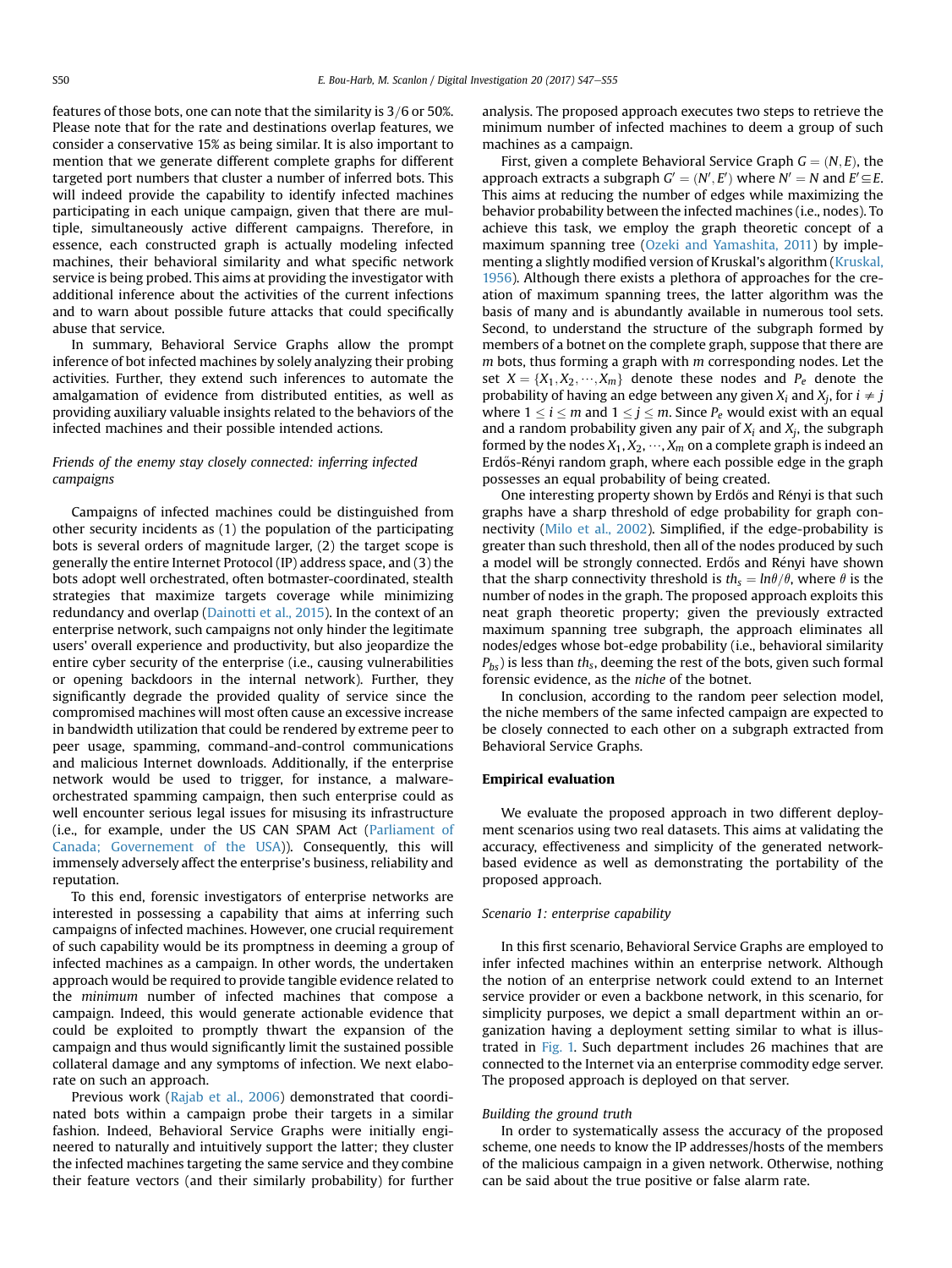<span id="page-4-0"></span>

Fig. 1. The proposed approach deployed as an enterprise edge engine.

In order to establish the ground truth for our experiment, we obtained 10 GB of real probing traffic retrieved from the Carna botnet<sup>1</sup> The latter orchestrated campaign is rendered as one of the largest and most comprehensive IPv4 probing census ever. Subsequently, we presumed, as shown in Fig. 1, that 10 out of the 24 machines are infected and thus are generating their malicious probing traffic towards the web service using TCP as the transport protocol and 80 as the destination port number. We successfully achieved this by substituting the IP addresses of the assumed infected departmental machines with 10 IP addresses belonging to 10 unique sources of the Carna botnet that are probing that service. To provide a realistic evaluation scenario, we now assume that we have no knowledge about the infected departmental machines. Subsequently, we generated a legitimate background traffic dataset of 15 GB by leveraging the Security Experimentation EnviRonment (SEER) tool set<sup>2</sup> and randomly merged it (using tcpslice<sup>3</sup>) with the malicious probing traffic dataset generated by those 10 IP addresses  $(z \approx 8 \text{ GB})$ . The newly created merged dataset (of 23 GB) could be thought of as the network data generated by the departmental machines and received by the edge server, where the proposed approach has been deployed for inference and analysis.

#### Evaluation

By invoking the proposed approach on the merged dataset, the Behavioral Service Graph and its corresponding maximum spanning tree were inferred as depicted in Fig. 2. From a performance perspective, it is worthy to note that processing the 23 GB dataset to generate the feature vectors as well as model the infected machines in complete and subgraphs and infer the niche of the campaign required 8 min and 16 s using a commodity machine with an Intel 3.4 GHz i7 processor with 16 GB of RAM. We believe that this iteration of the implementation of the proposed approaches, which exploit the  $C$  libcpap library for network processing and the C Boost Graph Library (BGL) for graph manipulations, is quite efficient.

A number of observations could be extracted from the complete graph (Fig. 2a). First, the number of assembled Behavioral Service Graphs is accurate; the approach generated one complete graph which is correct as the infected machines in the illustrated scenario are probing only one service, namely, the web service. Second, the number of nodes in this Behavioral Service Graph is also precise; the approach inferred and correlated 10 infected machines which is consistent with the number of infected departmental machines.



Fig. 2. The creation of the Enterprise Complete and Sub Graphs.

Third, after a semi-automated analysis and comparison that was based on the logged probing IP traffic flows, we identified that all the 10 machines that the proposed approach has identified are indeed the same IP addresses of the infected departmental machines (i.e., the IP addresses of the Carna botnet). Therefore, based on the latter three observations, we can claim that the proposed approach yielded no false negative or false positive from a threat modeling perspective.

However, to further fortify the latter claim in an attempt to generalize it as it applies to various network scenarios, we performed several other experiments. Specifically, we were interested in evaluating the accuracy of the proposed approach as (1) the number of probed services increase in diversity and (2) as the number of infected machines scale up in a given network. Thus, we first augmented the number of probed services, one at a time, up to 100 various probed TCP and UDP services. The results disclosed that the number of generated Behavioral Service Graphs remained accurately reflecting the number of probed services. Moreover, to verify the scalability of the proposed approach, we increased the number of ground truth infected machines, by slots of 100, up to 1000 machines. The outcome disclosed consistent accuracy in terms of constructed number of nodes and the positive infection state of such nodes. Such experiments relatively validate the accuracy and the scalability of the proposed scheme. Nevertheless, it is important to mention that by further executing scalability experiments exceeding the 1000 threshold, the proposed approach started to suffer from false positives and negatives in terms of infection status of those created nodes. Specifically, we quantified that as the number of machines increased by slots of 500 machines beyond that 1000 threshold, the false positive rate increased by around 2% and the false negative rate increased by around 1.5%, on average. While we did not have a chance to fully analyze this issue, our initial investigation showed that it could be an implementation issue with the employed graph library. Future work will attempt to address this scalability finding and will also investigate a distributed implementation of the proposed graph-theoretic notions.

We were further concerned about the quality of the formed cluster provided by the complete Behavioral Service Graph. Since such a graph is supposed to correlate the nodes based on their infection state as well as their behaviors, we thought it would be significantly beneficial to assert such grouping of nodes by employing another approach. To achieve this, we relied on an unsupervised, machine learning data clustering technique, namely, the k-means algorithm [\(Hartigan and Wong, 1979\)](#page-7-0). Typically, the standard k-means algorithm requires, as apriori knowledge, the number of clusters k. However, since our aim is to provide a robust evaluation methodology, we relied on an approach to automatically determine the optimal number of clusters. In particular, we leveraged the Calinski-Harabasz criterion (Caliński and Harabasz, 1974)

<sup>&</sup>lt;sup>1</sup> <http://internetcensus2012.bitbucket.org/download.html>.<br><sup>2</sup> http://acca.detailab.net/ince

 $\frac{2 \text{ http://seer.deterlab.net/trac.}}{3 \text{ http://seur.ceforge net/trage.}}$  $\frac{2 \text{ http://seer.deterlab.net/trac.}}{3 \text{ http://seur.ceforge net/trage.}}$  $\frac{2 \text{ http://seer.deterlab.net/trac.}}{3 \text{ http://seur.ceforge net/trage.}}$ 

<sup>3</sup> [http://sourceforge.net/projects/tcpslice/.](http://sourceforge.net/projects/tcpslice/)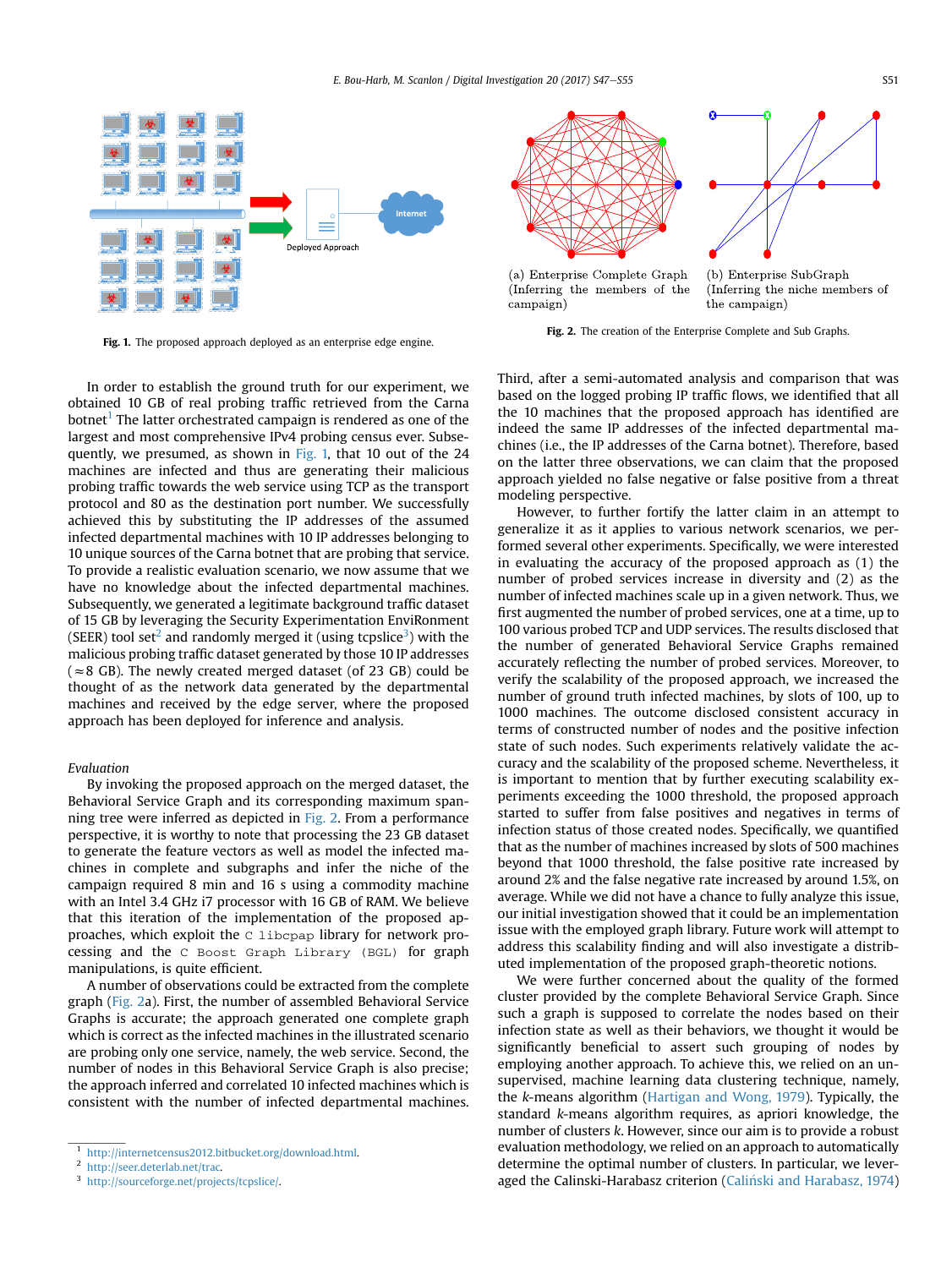that operates by systematically verifying various number of clusters and subsequently recording the variances between and within the formed clusters. To determine the optimal number of clusters, the metric should be maximized with respect to  $k$ ; the optimal number of clusters is the solution with the highest Calinski-Harabasz index value. To apply the k-means on the infected 10 nodes as previously inferred by the complete Behavioral Service Graph, we (1) retrieved their probing traffic from the merged dataset using a simplistic tcpdump<sup>4</sup> filter, (2) extracted their packet features<sup>5</sup> using the open source jNetPcap  $API^6$  and (3) compiled the extracted features into a unified data file and then applied the k-means algorithm in conjunction with the Calinski-Harabasz metric on such file. The outcome of the k-means execution is illustrated in Fig. 3.

Motivated by [Ding and He \(2004\)](#page-7-0) that asserted 1) that the relaxed solution of the k-means clustering, specified by the cluster indicators, could be given by the principal components from the Principal Component Analysis (PCA) technique [\(Shlens, 2014\)](#page-8-0) and 2) that the PCA subspace spanned by the principal directions is identical to the cluster centroid subspace, Fig. 3 reveals the formed cluster on the first two principal axes of the PCA. One can notice the formation of one, and only one, relatively strongly correlated cluster. This result strongly advocates that the nodes possess strong similarity characteristics. In summary, such an outcome that was generated by approaching the clustering problem from another perspective, indeed validates the grouping capability of the infected machines (i.e., nodes) that is provided by the constructed complete Behavioral Service Graph of [Fig. 2a](#page-4-0).

Thus, up to this stage, an enterprise forensic investigator can leverage such precise and actionable evidence for prompt detection, containment and mitigation of such infected machines from the concerned network. Intuitively, an investigator can also isolate such machines to collect additional evidence by monitoring their network and system activities for auxiliary data analysis or extraction of digital artifacts. The latter evidence could be exploited to generate signatures of attacks or for thoroughly analyzing a specific security phenomenon of interest.

#### Campaign niche inference

Extracted from the Behavioral Service Graph, the enterprise subgraph that is depicted in [Fig. 2](#page-4-0)b also provides noteworthy inferences. First, it was able to generate formal forensic evidence that clustered the machines into a well-defined orchestrated infected campaign. Recall, that the formality arises from the fusion of the bots behavioral similarly as previously extracted by the data analytics of Section [Data behavioral analytics](#page-1-0) coupled with the graph theoretical notion of a maximum spanning tree. Second, and more importantly, the approach was able, by leveraging Erdős-Rényi random graphs, to infer the niche members of that infected campaign. [Fig. 2b](#page-4-0) shows those nodes with marked 'Xs'. In fact, the proposed approach revealed that these two nodes render the creation of the campaign. Thus, in theory, these nodes should have caused the creation of the campaign in the first place. To validate this, we manually investigated those IP addresses by going back to the Carna botnet dataset. Our investigation showed that these two IP addresses are used as root nodes in the botnet to infect other machines for propagation purposes. The latter fact was validated as these two nodes were among the top 3 nodes to generate most of the probing traffic in the dataset. The latter formal forensic evidence could be promptly exploited by investigators to prioritize the



Fig. 3. Validating the clustering capability of the complete Behavioral Service Graph.

eradication of those two nodes in order to seize the expansion of the campaign on their networks. This would indeed significantly limit any present or future possible sustained collateral damage and any symptoms of infection that could be caused by the infected bots.

## Scenario 2: global capability

In the previous scenario, we have demonstrated how the proposed scheme can be exploited to operate within the context of an enterprise network. In this section, we port the approach to a global scale and elaborate on how it can be employed to monitor, infer and distribute Internet-scale forensic intelligence. Thus, in this scenario, the approach is envisioned to operate in a model similar to what is dubbed as a global Security Operation Center (SOC). Typically, such operational centers have access to significant various real-time and raw data streams from around the globe. They often exploit such data for analysis, correlation and generation of intelligence that would be distributed to concerned parties for alert and mitigation purposes. Such centers were initially formed as global independent entities to combat an increasing trend of external (in contrary to internal) threats and attacks.

Thus, in this second scenario, Behavioral Service Graphs are postulated to be deployed as an additional forensic capability in one of those SOC centers. In this context, we operate the scheme by investigating darknet data. In a nutshell, a darknet (also commonly referred to as a network telescope) is a set of routable and allocated yet unused IP addresses ([Moore et al., 2004](#page-8-0)). It represents a partial view of the entire Internet address space. From a design perspective, a darknet is transparent and indistinguishable compared with the rest of the Internet space. From a deployment perspective, it is rendered by network sensors that are implemented and dispersed on numerous strategic points throughout the Internet. Such sensors are often distributed and are typically hosted by various global entities, including Internet Service Provides (ISPs), academic and research facilities, and backbone networks. The aim of a darknet is to provide a lens on Internet-wide malicious traffic; since darknet IP addresses are unused, any traffic targeting them represents anomalous unsolicited traffic. Such traffic (i.e., darknet data) could be leveraged to generate various cyber threat intelligence, including inferences and insights related to probing activities; some of the probes of an infected machine, while probing the Internet space, will also hit the darknet and thus will be subsequently captured. Recall, that the probing machine, while spraying its probes, can not avoid the darknet as it does not have any knowledge about its existence. Further, it

<sup>4</sup> [http://www.tcpdump.org/.](http://www.tcpdump.org/)

<sup>5</sup> Adopted from [Alshammari and Zincir-Heywood \(2011\),](#page-7-0) where they have been

shown to produce distinguishing characteristics when applied on network data. <sup>6</sup> <http://jnetpcap.com/>.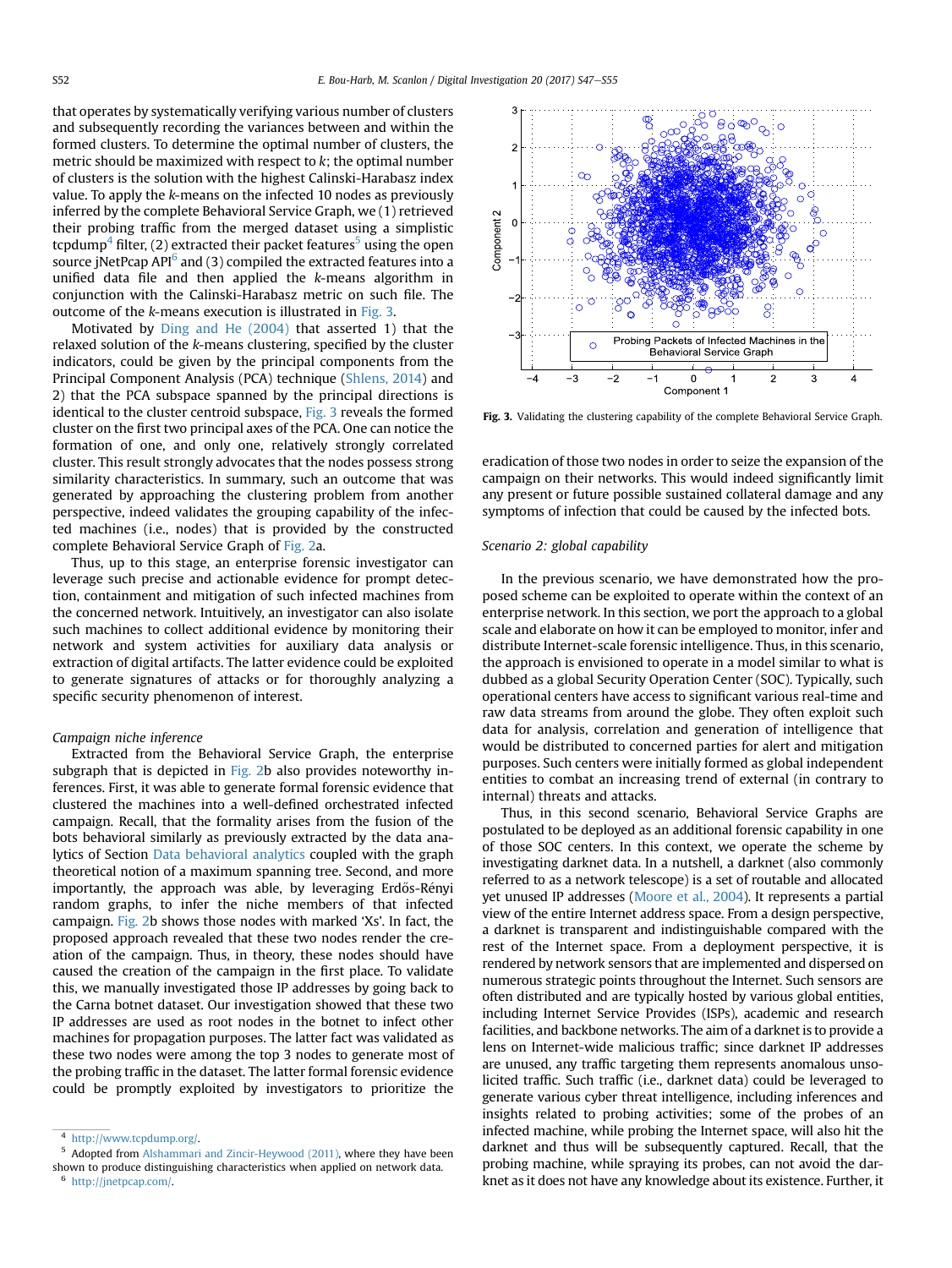<span id="page-6-0"></span>is extremely rare if not impossible for a probing source to have any capability dedicated to such avoidance [\(Cooke et al., 2006](#page-7-0)).

To this end, we have access to real and logged darknet data provided by the Center for Applied Internet Data Analysis (CAIDA) $\overline{7}$ We leverage a sample of such data to evaluate the proposed approach as it is deployed in the SOC model.

## The ground truth

Similar to the previous scenario, there exists a need to have a concrete knowledge about a ground truth to properly evaluate the proposed scheme. For this purpose, in this scenario, we rely on a reported Internet-scale event related to a large-scale probing campaign. Particularly, on October 10, 2012, the Internet Storm Center (ISC) received a report of a probing campaign targeting Internet-wide SQL servers $\frac{8}{3}$  This incident was also interestingly corroborated by Dshield. Dshield data comprises of millions of intrusion detection log entries gathered daily from sensors covering more than 500,000 IP addresses in over 50 countries. Further, the ISC report noted that the probing campaign involved more than 9000 distributed sources, which aim at exploiting that service. We rely on the occurrence of such disclosed incident as the ground truth as we proceed in our evaluation.

#### Evaluation

From our darknet data repository, we extract one week of data  $(z \approx 80 \text{ GB})$  pertaining to the period of October 4th to October 11th, 2012. The aim is to employ the proposed approach on such data to evaluate the scheme's capability and effectiveness in disclosing insights related to that reported campaign. By executing the proposed approach on the extracted probing traffic from our darknet dataset, the outcome demonstrated that one of the Behavioral Service Graphs was indeed able to infer and correlate around 800 unique sources $9$  targeting the SQL service. Further, the behavioral analytics (1) showed strong behavioral similarity between those sources and (2) inferred that those sources were indeed bots, thus providing strong evidence that such campaign was triggered from Internet-wide infected machines. The latter inferred bots could be visualized as in Fig. 4, where nodes that are close to each other represent a maximized behavioral similarity  $(P_{bs})$  (recall Section [Behavioral Service Graphs\)](#page-2-0). Additionally, it might be interesting to mention that the proposed approach deemed 84 bots as the niche of the campaign by leveraging the approach of Section [Friends of](#page-3-0) [the enemy stay closely connected: inferring infected campaigns.](#page-3-0)

Thus, provided with such forensic evidence, SOC analysts can demand an immediate take-down of those 84 bots to limit the expansion of such campaign on the global Internet. In addition, they can promptly notify concerned parties to employ mitigation approaches against the abuse of SQL servers. From a performance perceptive, using the same commodity machine as in the previous experiment, this SOC experiment required approximately 39 min to process the 80 GB darknet dataset in order to build the Behavioral Service Graph coupled with its corresponding subgraph, and to infer the niche of the infected campaign.

#### Proposed approach: limitations & possible improvements

In this section, we discuss several limitations of the proposed approach and attempt to provide some remediation strategies.



Fig. 4. The proposed approach revealing the bots of the SQL probing campaign.

First, the approach analyzes probing activities (for promptness reasons) by leveraging a number of behavioral analytics to infer enterprise and Internet-wide bots. Intuitively here, there is a need to further fortify the infection evidence. To this end, as mentioned in Section [Data behavioral analytics,](#page-1-0) we are attempting to devise an approach, which endeavors to correlate perceived probing activities from such probing sources with malware traffic samples to corroborate the bot infection evidence as well as to attribute the inferred infected machines to a specific malware family. Another related issue is that bots or infected machines that do not generate probing activities will not be captured by the proposed approach. In this context, literature approaches which offer host-based solutions to infer maliciousness could be employed as a (preprocessing) complementary detection capability. Second, the proposed approach of Section [Friends of the enemy stay closely connected:](#page-3-0) [inferring infected campaigns](#page-3-0) infers the niche of the campaign by heuristically selecting the nodes/edges that possess a similarity behavior above a threshold indicated by the Erdős-Rényi random graphs. To this end, it would be very interesting to find a formal mathematical relation to infer and extrapolate the number of such nodes (beyond just the analyzed dataset) as a function of the amount of generated traffic, the geographic distribution of the inferred nodes and the similarity behavioral metrics. Finally, the proposed approach is still experimental. We are currently continuing its development to render it operational in an automated fashion in both of the experimented scenarios. In this context, the pinpointed scalability issue will also be thoroughly investigated.

## Related work

In this section, we briefly review the related work on two topics, namely, anomaly detection using graphs and data forensic approaches.

## Anomaly detection using graphs

[Wang et al. \(2014b\)](#page-8-0) approached the problem of anomaly detection as a change-point hypothesis constructed on a time series of graphs. The authors proposed a stochastic model that is based on the use of scan statistics; metrics that can extract normal traffic and compare it to anomalous traffic. Their model was evaluated and

<sup>7</sup> <http://www.caida.org/data/overview/>.<br>8 https://isc.sans.edu/forums/diary/Repo

[https://isc.sans.edu/forums/diary/Reports](https://isc.sans.edu/forums/diary/Reports+of+a+Distributed+Injection+Scan/14251/)+[of](https://isc.sans.edu/forums/diary/Reports+of+a+Distributed+Injection+Scan/14251/)+[a](https://isc.sans.edu/forums/diary/Reports+of+a+Distributed+Injection+Scan/14251/)+[Distributed](https://isc.sans.edu/forums/diary/Reports+of+a+Distributed+Injection+Scan/14251/)+[Injection](https://isc.sans.edu/forums/diary/Reports+of+a+Distributed+Injection+Scan/14251/)+[Scan/](https://isc.sans.edu/forums/diary/Reports+of+a+Distributed+Injection+Scan/14251/) [14251/.](https://isc.sans.edu/forums/diary/Reports+of+a+Distributed+Injection+Scan/14251/)

Since the monitored darknet space is  $a/8$ , we are only able to see a portion of the campaign using that dataset.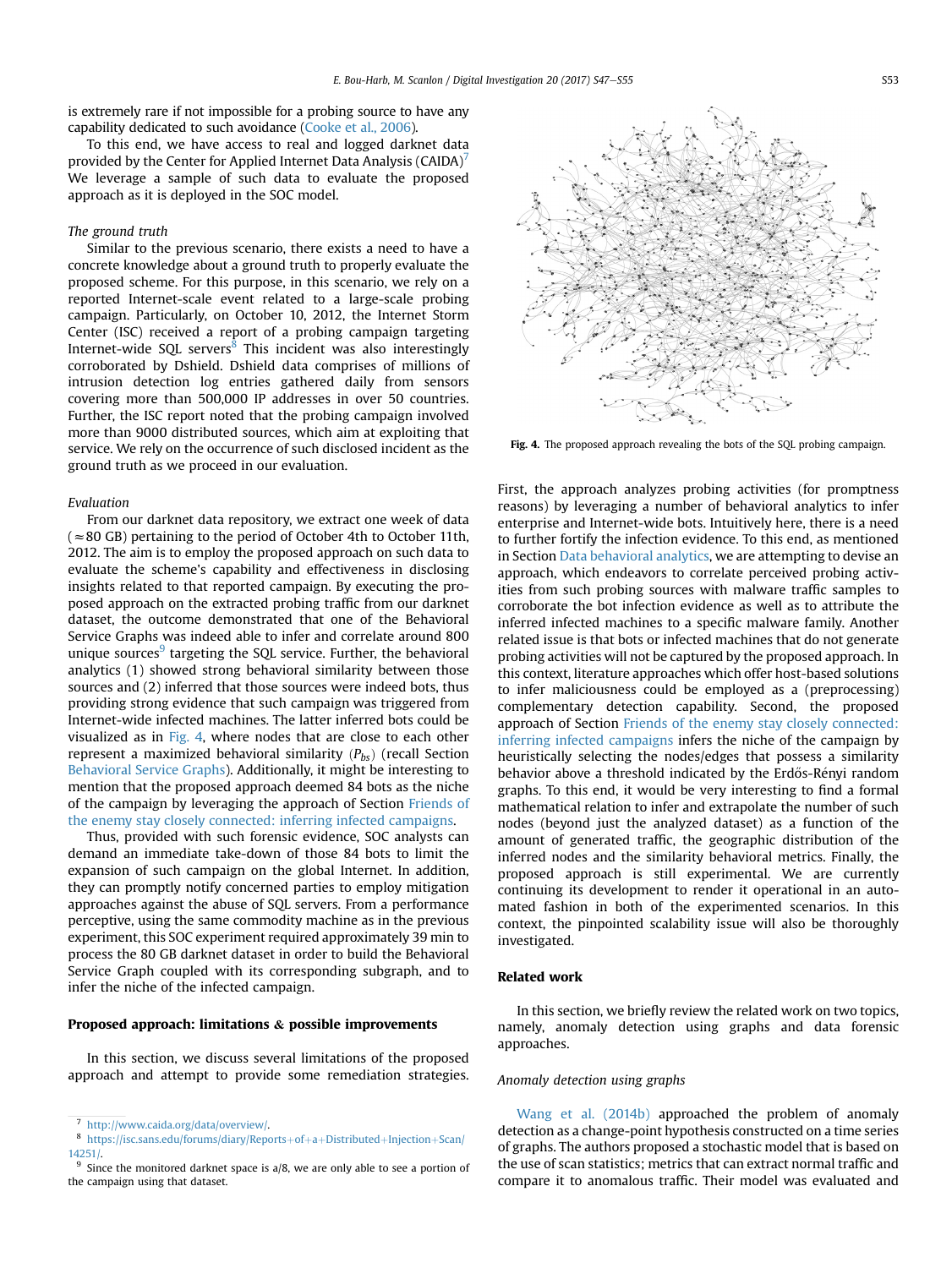<span id="page-7-0"></span>validated on real email data. In another work, Brdiczka et al. (2012) proposed an approach for proactive detection of insider threats by combining structural anomaly detection from social and information networks, and psychological profiling of individuals. Their approach is specifically tailored to detect anomalies in multi-player online games. In a different work, Hassanzadeh et al. (2012) proposed a framework for analyzing the effectiveness of various graph theoretic properties in detecting anomalous users on online social networks. Their empirical evaluations demonstrated that such derived properties are indeed accurate in modeling anomalous behaviors. Further, Ding et al. (2012) employed bipartite graph representation of network flow traffic coupled with community detection techniques in an attempt to infer malicious sources. To achieve such a task, the authors further employed hard thresholds and heuristics derived from empirical evaluations. Furthermore, [Wang and Daniels \(2008\)](#page-8-0) proposed a graph-based approach to correlate and reason about generic network security incidents.

#### Data forensic approaches

The author in Guarino et al. (2013) explored the challenges of data forensics as applied to digital investigation. He elaborated on how techniques and algorithms that are typically used in data analysis could possibly be adapted to the unique context of digital forensics. The author discussed various approaches ranging from managing evidence to machine learning techniques, and analysis of forensic disk images and network traffic dumps. In an alternate work, [Zhu \(2011\)](#page-8-0) proposed a data-driven iterative algorithm for discovering network attack patterns via a feedback mechanism. The author claimed that the algorithm is fully unsupervised as it does not require user-defined thresholds. Simulations were conducted to validate the accuracy of the proposed approach. Moreover, in Garfinkel (2012), Garfinkel presented numerous lessons learned from writing digital forensic tools and managing a 30 TB digital evidence corpus. Specifically, the author elaborated on the technical difficulties analyzing such data, the possible hardware and software issues that could be faced, and how to accurately retain the extracted evidence. The author concluded by stating some present issues related to data forensic approaches, namely, diversity of data that needs to be analyzed, the size of the datasets, and the mismatch between the technical skills of investigators and the difficulty level of the work.

The proposed approach of this work is unlike the above two categories as (1) it tackles a different problem rendered by inferring enterprise and Internet-wide infections, (2) uniquely scrutinizes probing activities using a set of behavioral analytics to promptly infer infections, (3) employs a new concept of similarity service graphs to infer malicious campaigns, (4) exclusively exploits graph theoretic notions such as the maximum spanning tree and Erdős-Rényi random graphs to infer the niche of the infected campaign and (5) it has been empirically evaluated using two real and significant datasets in two diverse deployment scenarios.

#### Concluding remarks

Network forensic approaches that endeavor to contribute, both, scientifically and operationally, are particularly rare. Motivated by this, in this work, we have devised Behavioral Service Graphs, a data-driven approach that is able to effectively process, analyze and correlate large volumes of network traffic to promptly generate formal, highly-accurate and actionable network forensic evidence. Such evidence could indeed be leveraged by investigators to infer enterprise and Internet-wide infected machines, which operate within the context of malicious campaigns. Empirical evaluations with real data under two different deployment scenarios have verified the accuracy and effectiveness of the proposed approach in terms of inferring the infections as well as pinpointing the niche of such campaigns. We hope that the forensic community could consider the approach as a building block for complementary analysis and investigation.

As for future work, other than tackling the issues mentioned in Section [Proposed approach: limitations](#page-6-0) & [possible improvements,](#page-6-0) we are currently exploring the problem of campaign analysis; the ability to infer what the probing infected bots will eventually execute after finalizing their initial probing activities. We aim to achieve the latter by correlating the generated inferences from this work with other data sources, including but not limited to, passive DNS, and public intrusion and firewall logs. Additionally, we will be leveraging our proposed approach in the near future to conduct a large-scale Internet measurement study using CAIDA's darknet data to report and analyze on simultaneously active Internet-scale malicious campaigns.

#### References

- [Adeyemi, Ikuesan R., Razak, Shukor Abd, Azhan, Nor Amira Nor, 2013. A review of](http://refhub.elsevier.com/S1742-2876(17)30046-4/sref1) [current research in network forensic analysis. Int. J. Digital Crime Forensics](http://refhub.elsevier.com/S1742-2876(17)30046-4/sref1)  $(IIIDCF) 5 (1), 1–26.$  $(IIIDCF) 5 (1), 1–26.$
- [Allman, Mark, Paxson, Vern, Terrell, Jeff, 2007. A brief history of scanning. In:](http://refhub.elsevier.com/S1742-2876(17)30046-4/sref2) [Proceedings of the 7th ACM SIGCOMM Conference on Internet Measurement.](http://refhub.elsevier.com/S1742-2876(17)30046-4/sref2) [ACM, pp. 77](http://refhub.elsevier.com/S1742-2876(17)30046-4/sref2)-[82](http://refhub.elsevier.com/S1742-2876(17)30046-4/sref2).
- [Alshammari, Riyad, Zincir-Heywood, A Nur, 2011. Can encrypted traf](http://refhub.elsevier.com/S1742-2876(17)30046-4/sref3)fic be identified [without port numbers, ip addresses and payload inspection? Comput. Netw. 55](http://refhub.elsevier.com/S1742-2876(17)30046-4/sref3)  $(6)$ , 1326–[1350.](http://refhub.elsevier.com/S1742-2876(17)30046-4/sref3)
- [Anderson, Theodore W., Darling, Donald A., 1954. A test of goodness of](http://refhub.elsevier.com/S1742-2876(17)30046-4/sref4) fit. J. Am. [Stat. Assoc. 49 \(268\), 765](http://refhub.elsevier.com/S1742-2876(17)30046-4/sref4)-[769.](http://refhub.elsevier.com/S1742-2876(17)30046-4/sref4)
- [Bhuyan, Monowar H., Bhattacharyya, D.K., Kalita, Jugal K., 2011. Surveying port](http://refhub.elsevier.com/S1742-2876(17)30046-4/sref5) [scans and their detection methodologies. Comput. J. bxr035.](http://refhub.elsevier.com/S1742-2876(17)30046-4/sref5)
- [Bou-Harb, Elias, Debbabi, Mourad, Assi, Chadi, 2016. A novel cyber security capa](http://refhub.elsevier.com/S1742-2876(17)30046-4/sref6)[bility: inferring internet-scale infections by correlating malware and probing](http://refhub.elsevier.com/S1742-2876(17)30046-4/sref6) [activities. Comput. Netw. 94, 327](http://refhub.elsevier.com/S1742-2876(17)30046-4/sref6)-[343.](http://refhub.elsevier.com/S1742-2876(17)30046-4/sref6)
- [Brdiczka, O., et al., May 2012. Proactive insider threat detection through graph](http://refhub.elsevier.com/S1742-2876(17)30046-4/sref7) [learning. In: IEEE Symposium on Security and Privacy Workshops, pp. 142](http://refhub.elsevier.com/S1742-2876(17)30046-4/sref7)–[149](http://refhub.elsevier.com/S1742-2876(17)30046-4/sref7).
- Caliński, Tadeusz, Harabasz, Jerzy, 1974. A dendrite method for cluster analysis. Commun. Stat-theory Methods  $3(1)$ ,  $1-27$ .
- [Cooke, Evan, Bailey, Michael, Jahanian, Farnam, Mortier, Richard, 2006. The dark](http://refhub.elsevier.com/S1742-2876(17)30046-4/sref9) [oracle: perspective-aware unused and unreachable address discovery. In: NSDI,](http://refhub.elsevier.com/S1742-2876(17)30046-4/sref9) vol. 6 pages  $8-8$ .
- [Dainotti, Alberto, et al., 2012. Analysis of a](http://refhub.elsevier.com/S1742-2876(17)30046-4/sref10) "/0" stealth scan from a botnet. In: The [2012 ACM Conference on Internet Measurement Conference, IMC'12. ACM](http://refhub.elsevier.com/S1742-2876(17)30046-4/sref10).
- Dainotti, A., King, A., Claffy, K., Papale, F., Pescapé, A., 2015 Apr. Analysis of a "/0" stealth scan from a botnet. IEEE/ACM Trans. Netw.  $23$  (2),  $341-354$ .
- [Daly, Michael K., Nov, 4, 2009. Advanced Persistent Threat. Usenix](http://refhub.elsevier.com/S1742-2876(17)30046-4/sref12). [Díaz, Josep, Petit, Jordi, Serna, Maria, 2002. A survey of graph layout problems. ACM](http://refhub.elsevier.com/S1742-2876(17)30046-4/sref13) [Comput. Surv. \(CSUR\) 34 \(3\), 313](http://refhub.elsevier.com/S1742-2876(17)30046-4/sref13)-[356.](http://refhub.elsevier.com/S1742-2876(17)30046-4/sref13)
- [Ding, Chris, He, Xiaofeng, 2004. K-means clustering via principal component](http://refhub.elsevier.com/S1742-2876(17)30046-4/sref14) [analysis. In: Proceedings of the Twenty-](http://refhub.elsevier.com/S1742-2876(17)30046-4/sref14)first International Conference on Ma[chine Learning. ACM, p. 29.](http://refhub.elsevier.com/S1742-2876(17)30046-4/sref14)
- [Ding, Qi, et al., 2012. Intrusion as \(anti\)social communication: characterization and](http://refhub.elsevier.com/S1742-2876(17)30046-4/sref15) [detection. In: 18th ACM SIGKDD, pp. 886](http://refhub.elsevier.com/S1742-2876(17)30046-4/sref15)-[894](http://refhub.elsevier.com/S1742-2876(17)30046-4/sref15).
- Fu, Zhang, Papatriantafi[lou, Marina, Tsigas, Philippas, 2012. Mitigating distributed](http://refhub.elsevier.com/S1742-2876(17)30046-4/sref16) [denial of service attacks in multiparty applications in the presence of clock](http://refhub.elsevier.com/S1742-2876(17)30046-4/sref16) [drifts. Dependable Secure Comput. IEEE Trans. 9 \(3\), 401](http://refhub.elsevier.com/S1742-2876(17)30046-4/sref16)–[413](http://refhub.elsevier.com/S1742-2876(17)30046-4/sref16).<br>cia-Teodoro, Pedro, Diaz-Verdejo, J., Maciá-Fernán.
- [Garcia-Teodoro, Pedro, Diaz-Verdejo, J., Maci](http://refhub.elsevier.com/S1742-2876(17)30046-4/sref17)á[-Fern](http://refhub.elsevier.com/S1742-2876(17)30046-4/sref17)ández, Gabriel [V](http://refhub.elsevier.com/S1742-2876(17)30046-4/sref17)á[zquez, Enrique, 2009. Anomaly-based network intrusion detection: tech](http://refhub.elsevier.com/S1742-2876(17)30046-4/sref17) [niques, systems and challenges. Comput. Secur. 28 \(1\), 18](http://refhub.elsevier.com/S1742-2876(17)30046-4/sref17)-[28.](http://refhub.elsevier.com/S1742-2876(17)30046-4/sref17)
- Garfi[nkel, Simson, 2012. Lessons learned writing digital forensics tools and man](http://refhub.elsevier.com/S1742-2876(17)30046-4/sref18)[aging a 30tb digital evidence corpus. Digit. Investig. 9 \(Suppl. \(0\)\), S80](http://refhub.elsevier.com/S1742-2876(17)30046-4/sref18)–[S89. The](http://refhub.elsevier.com/S1742-2876(17)30046-4/sref18) [Proceedings of the Twelfth Annual {DFRWS} Conference 12th Annual Digital](http://refhub.elsevier.com/S1742-2876(17)30046-4/sref18) [Forensics Research Conference.](http://refhub.elsevier.com/S1742-2876(17)30046-4/sref18)
- Governement of the USA. CAN-SPAM Act: A Compliance Guide for Business. [http://](http://tinyurl.com/nu85mzc) [tinyurl.com/nu85mzc.](http://tinyurl.com/nu85mzc)
- [Guarino, Alessandro, 2013. Digital forensics as a big data challenge. In:](http://refhub.elsevier.com/S1742-2876(17)30046-4/sref20) [Reimer, Helmut, Pohlmann, Norbert, Schneider, Wolfgang \(Eds.\), ISSE 2013](http://refhub.elsevier.com/S1742-2876(17)30046-4/sref20) [Securing Electronic Business Processes. Springer, Fachmedien Wiesbaden,](http://refhub.elsevier.com/S1742-2876(17)30046-4/sref20) [pp. 197](http://refhub.elsevier.com/S1742-2876(17)30046-4/sref20)-[203.](http://refhub.elsevier.com/S1742-2876(17)30046-4/sref20)
- [Hartigan, John A., Wong, Manchek A., 1979. Algorithm as 136: a k-means clustering](http://refhub.elsevier.com/S1742-2876(17)30046-4/sref21) [algorithm. Appl. Stat. 100](http://refhub.elsevier.com/S1742-2876(17)30046-4/sref21)-[108.](http://refhub.elsevier.com/S1742-2876(17)30046-4/sref21)
- [Hassanzadeh, Reza, et al., 2012. Analyzing the effectiveness of graph metrics for](http://refhub.elsevier.com/S1742-2876(17)30046-4/sref22) [anomaly detection in online social networks. In: Web Information Systems](http://refhub.elsevier.com/S1742-2876(17)30046-4/sref22) [Engineering](http://refhub.elsevier.com/S1742-2876(17)30046-4/sref22) - [WISE 2012, vol. 7651. Springer, Berlin Heidelberg,](http://refhub.elsevier.com/S1742-2876(17)30046-4/sref22) [pp. 624](http://refhub.elsevier.com/S1742-2876(17)30046-4/sref22)-[630.](http://refhub.elsevier.com/S1742-2876(17)30046-4/sref22)
- [Kruskal, Joseph B., 1956. On the shortest spanning subtree of a graph and the](http://refhub.elsevier.com/S1742-2876(17)30046-4/sref23) [traveling salesman problem. Proc. Am. Math. Soc. 7 \(1\), 48](http://refhub.elsevier.com/S1742-2876(17)30046-4/sref23)-[50](http://refhub.elsevier.com/S1742-2876(17)30046-4/sref23).